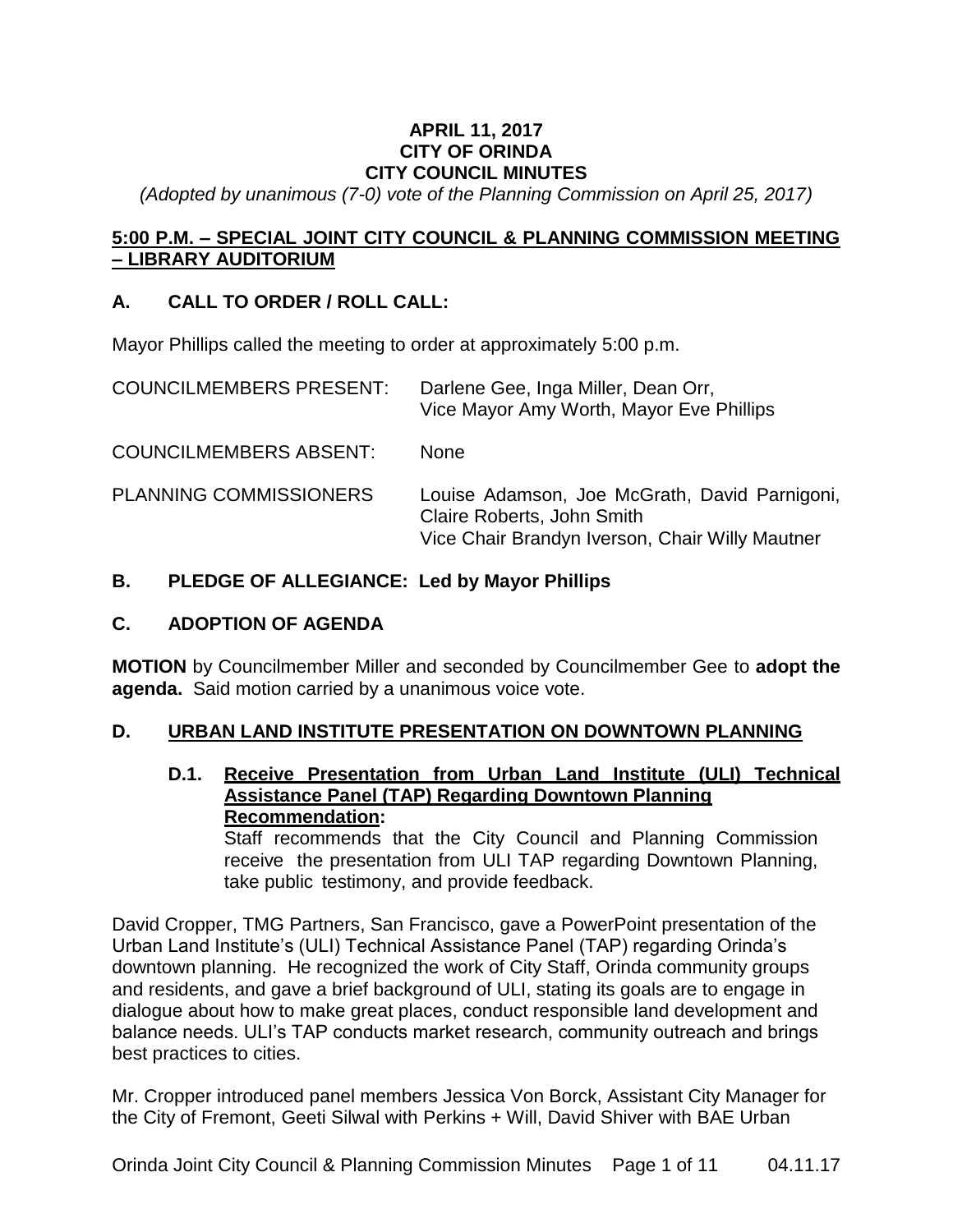Economics, Jeffrey Gee with Swinerton Management & Consulting and current Redwood City Councilmember and former Mayor, Craig Sommelier from Main Street Property Services, Megan Keith from AECOM, and accompanying staff members.

The TAP was asked to come up with a collective vision for Downtown Orinda and provide a draft mission statement, to look at streetscape design concepts in the City's existing plan, options for restoration of Orinda Creek and what changes to the Downtown Development Standards and allowable land uses might be suggested.

They met with and interviewed various community groups, staff, property owners and agencies. Resulting themes included comments regarding Orinda's outstanding schools, friendly environment, an oasis and special place, small old-fashioned hometown with a hometown feel, engaged citizenry, family centric, great semi-rural community as well as comments about Orinda not being a semi-rural community. Comments from input were that Orinda is stuck in the past, the town is aging, and teens' comments that they were not sure they would want to return to Orinda.

They discussed Theater Square as a great place but some of its building appearances needed to be improved, as well as areas of the downtown. Also heard were comments that people would not want to return after seeing this as the downtown, comments about parking and BART and conflicts with residents and shoppers. They discussed the autooriented Village area and the panel was impressed with Orinda's civic realm between the library, community center and park. They heard the zoning code needed update, specifically relating to the Village area, that the creek creates many opportunities, and a recurring theme that Orinda is transit-rich given BART access; however, riders sometimes must go to another station to find parking.

Many former residents are returning to Orinda but are finding it difficult to find housing. There was encouragement that the City could look at smaller scale, low density housing that fits within restrictions, and the theme was that there were very little housing choices.

After hearing comments, the TAP identified strengths as clearly schools and families, the natural beauty of Orinda, transportation, strong demographics, a high income and educated and involved community, and historic assets. Some weaknesses were that the City is very car-centric, there is a lack of housing options, a fair amount of retail that is not operating at its best, the freeway, and that properties do not turn over often.

Regarding opportunities, there is low retail rent, a lot of surface parking lots, San Pablo Creek, many opportunities to have "a third place" or a place to hang out, updating the General Plan, and fast prototyping of pilot ideas to engage different parts of the community and under-utilized areas. There is retail leakage and, in the absence of revitalization of buildings, the City may have some earthquake risk.

One valuable recommendation of the group was to update the 1987 General Plan in some form in a very Orinda or inclusive way. They also would recommend breaking up the downtown into three districts, getting behind an action plan for the creek, fast prototyping of different ideas for downtown recreation and entertainment, and to raise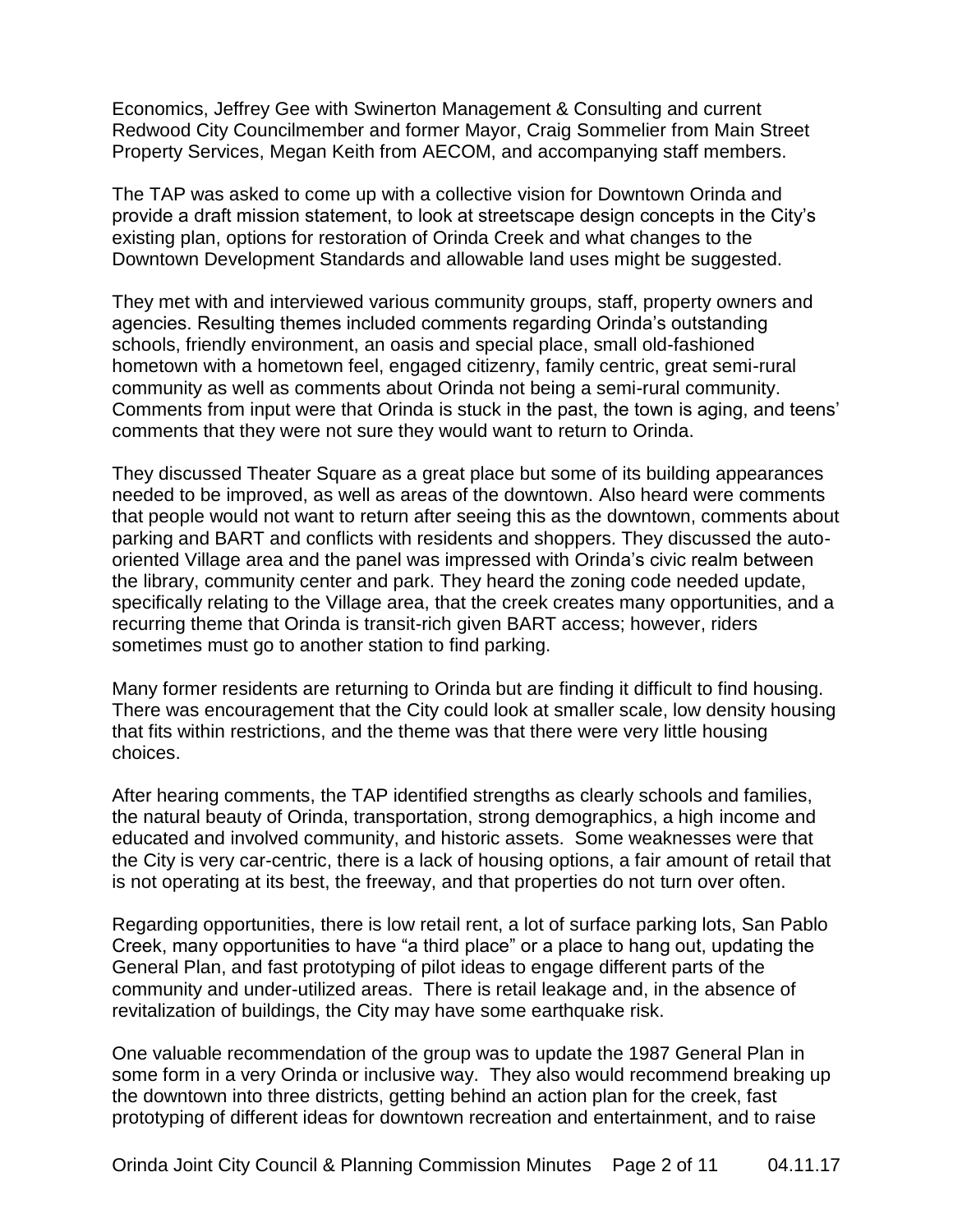revenue by enforcing short term parking by providing parking zones and other parking ideas with shared parking. This could open up opportunities for future development and get people in and out of the town.

The TAP developed a Mission Statement for the downtown:

"Downtown Orinda is made up of inclusive spaces for all community members that respect Orinda's history and natural beauty and provide opportunities to celebrate, gather, shop and eat, sustaining a safe, healthy and vibrant community."

Mr. Cropper then called on TAP members to comment on various segments of the report.

Geeti Silwal with Perkins + Will said the second question asked of the panel was to obtain an idea of the community's vision for the downtown. The question was expanded to focus on streetscape design concepts and segments of the downtown. Goals were how to build image and identity of downtown Orinda, leverage public and private assets and build community. The two segments of Orinda's downtown are the Village Creekside District and the Theater District and each has its own identity and opportunity for change.

They zoomed in on the Village Creekside District at the intersection of Camino Pablo and Orinda Way which they felt the City should build off of and integrate into its plans. They suggested the following:

- Leveraging City assets and view Orinda Way as a gateway entrance and announcement of the historic bridge.
- Giving up on-street parking on the south edge of Orinda Way and creating a wider sidewalk.
- The other city asset is Avenida de Orinda which is a street that leads to the creek and they suggest restricting vehicular access and creating open space along the creek with enhanced paving as a welcoming pathway to the creek. The Phairs public parking lot's use might change as a shared parking resource for this district.
- The railing on the golf course side is a barrier and they thought this could be viewed as an artistic opportunity to integrate the asset into the gateway to the community.
- Orinda Motors should be preserved as a treasure, as well as historic bridges.
- Much of the area is surface parking that serves single users and single property owners and they view this as an opportunity for the City to connect them as a shared resource with implementation of streetscape guidelines to build off of.
- They suggest making the area between the Library and Camino Sobrante more pedestrian-oriented while maintaining historical aspects and opportunities to pull building fronts closer to the street to have a more engaging and vibrant front on the street, as well as pathways and phasing of Creekside improvements.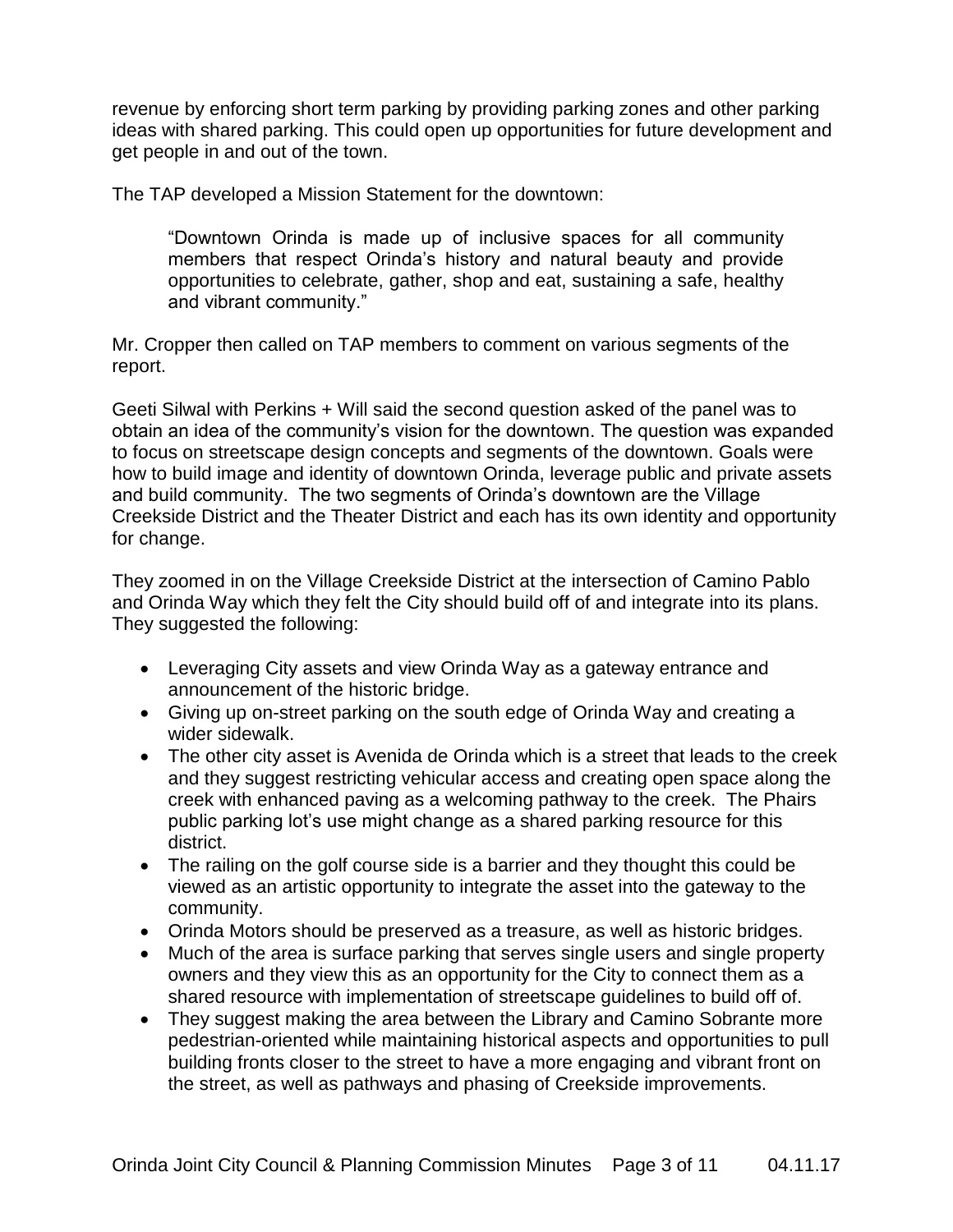Jessica von Borck, Assistant City Manager for the City of Fremont, discussed the Civic District, stating the City has an already strong built-in base of community assets of the Library, the Community Center and Parks and Recreation building, City Hall, and community parks. From a streetscape perspective they looked about how to knit components with the streetscape and take it a step above. The City has already implemented part of the Orinda Master Plan Streetscape Guidelines. The group encouraged the City to respect the fact this is an auto-oriented zone and to open it up for pedestrian engagement through "living street" examples. They suggested looking at existing venues such as the terraced frontage at the Library, a huge plaza with an amazing art collection, the living street idea and closing this off for larger events which already occurs.

To finance and continue to enhance these place makers they suggest looking at the venues, different size types and how the City can offer those to place making curators which is a popular idea in the Bay Area. One opportunity would be to market the free venues. The City would waive fees, close down the street, have the curator come and host their events, some of which could include hopscotch, chess tournaments, soccer games, and other events. These could test the community as to what residents like best, and this could be an opportunity to engage teens in a meaningful way, as well.

Regarding the Theater District, Ms. Von Borck said the City has the 'bones' here and could enhance the area further by looking at how to connect BART riders into the area, identifying their experiences coming off of BART toward the district.

They walked the district and found somewhat unfriendly experiences and then arrived at a roundabout. One thought was to take advantage of working with private property owners on the City's interior streetscape in the Theater Square which could lead to the exterior streetscape. They encourage pedestrians be funneled through the Theater Square which then would activate retail restaurant space and they would then arrive at a crosswalk at Moraga Way for further safe access. From a parking perspective, they encouraged the City to look at the street alongside it and turn it into parking given it is not an active street.

She suggested enhancing Orinda's small town character through banners, lighting, baskets with flowers, and street furniture and elements. To fund it, many communities use property based improvement districts or community based improvement districts, which involves engagement with property owners and businesses. They also encourage parklets and asked that the City implement next step recommendations from the parking study from 2016 to help alleviate parking issues. The City can then take advantage of the parking it has along the street which can be used as a revenue generator. They encourage this first be done as a pilot project on Brookwood.

In terms of the truck traffic, many people voiced this as a concern in terms of safety for pedestrians and they encourage re-routing this through involvement with regional planning.

In summary, Ms. Von Borck recommended implementing next steps identified in the 2016 Parking Study and exploring a parking maintenance assessment district at some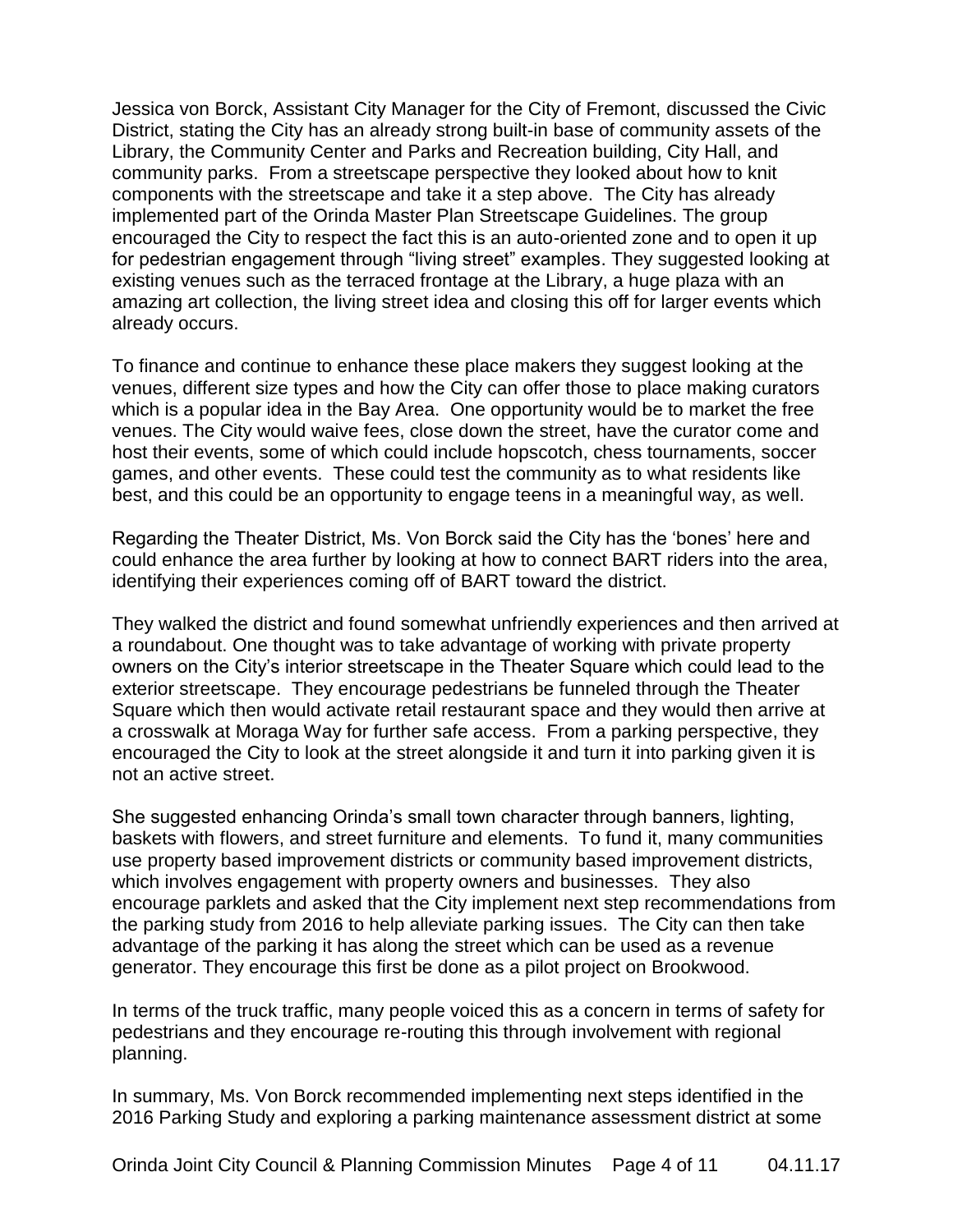point in time. Another asset is the City's theater, noting there are three screens but only two are used. The third screen could be used for kids and this could further activate the area.

David Shiver with BAE Urban Economics referred to restoration and planning recommendations for San Pablo Creek. They heard a strong interest in integrating the creek into a usable community asset; however, the City has limited financial resources to do this. External funding sources need to see a commitment by the City that it is prepared to move forward on a creek restoration project.

The TAP's recommendation they arrived at was that possibly the City should consider forming a Village Creek Action Plan as a mechanism to implement next steps that came out of the 2001 Creek Restoration Plan. TAP identified benefits that this would serve as a unique identity to the Village area. It would encourage reinvestment and obtain a higher quality Village experience, improve habitat and flood control measures, and be a community jewel.

Mr. Shiver said the original 2001 Creek Restoration Plan called for performing hydraulic modeling to confirm natural creek design, developing accurate topo mapping and monitoring water flows. The TAP recommended gaining consensus of property owners and regulatory agencies for rights-of-way. In approaching financial alternatives, they recommend binding it from the Village District from Santa Maria Way on the south to the historic bridge on the north, undertake 2001 technical studies, identify and evaluate opportunities and constraints to repurpose the properties, and allow for creek-facing uses at the rear. The plan would look at formulating and testing incentives to stimulate reinvestment and repurposing of properties. By having a plan, the City would demonstrate external funding mechanisms and credibility.

He outlined steps to 1) look at the flood zones and how those combine to create constraints for how to repurpose properties and explore the planning ideas presented previously; 2) formulating and testing incentives that would pay for rights-of-way dedication and Orinda can create value to property owners that could help pay for dedications. They can create a pool of residential units allocated to a property owner who is willing to dedicate their right-of-way for the creek and in return, they are able to have a mixed use project with housing as a driving component.

Jeffrey Gee, Swinerton Management & Consulting, said in considering the community's vision for downtown Orinda and recommending changes to downtown development standards and allowable uses, the TAP reviewed the Downtown Design Guidelines developed in 1990 which they recommend be updated. The guidelines will guide architectural and place-setting character of the City. It will also ensure that renovation and new projects respect the historic character of existing neighborhoods.

Overarching guidelines include walkability for an enhanced pedestrian experience, clarity on building heights and their measurement, respecting the creek and setback, opening it up for community engagement and uses, identifying parking management strategies, partnering with private property owners and consider adding a zero to the minimum front yard and side yard setbacks for active spaces, placing appropriate uses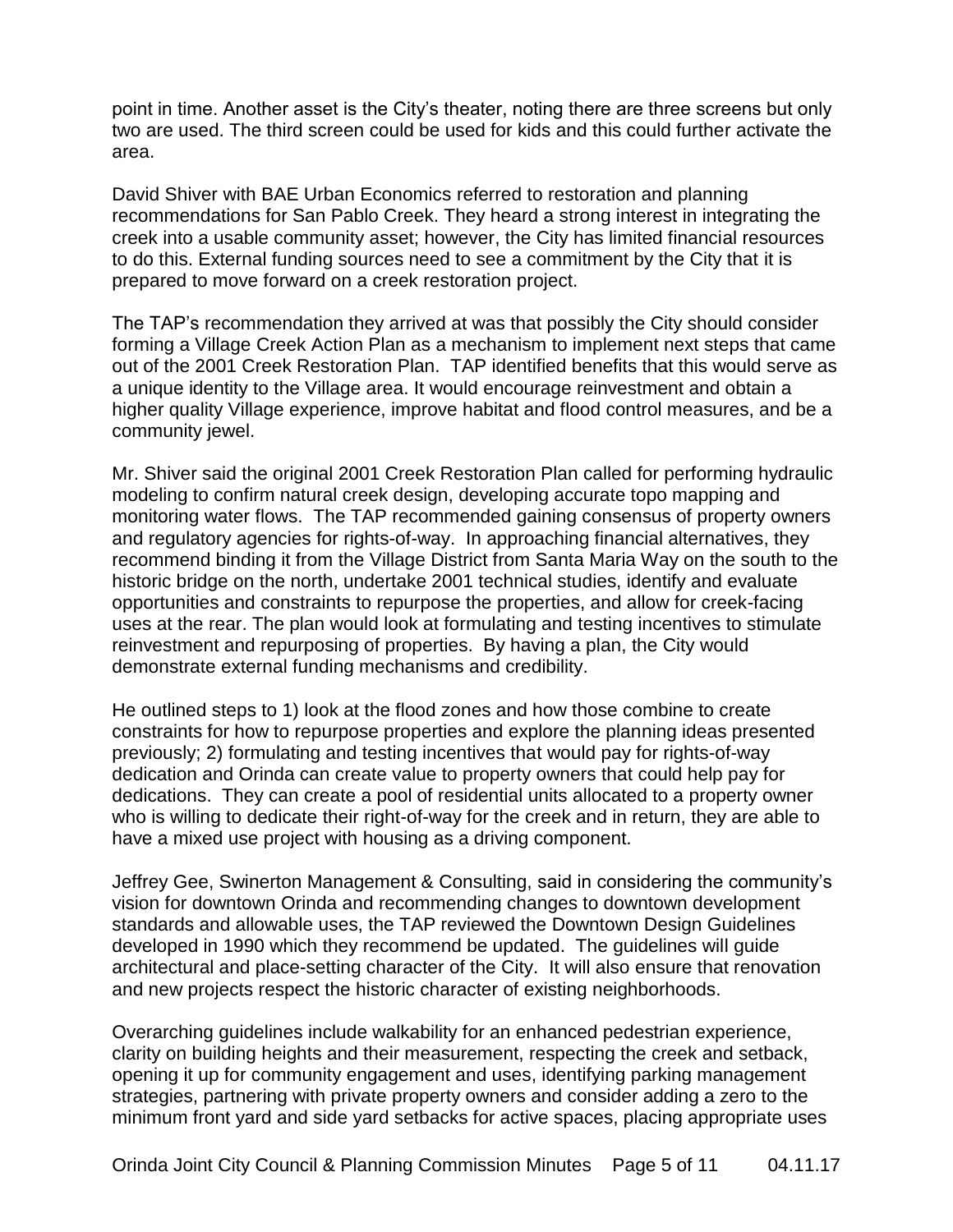along the creek, and modulating buildings on Orinda Way to keep a small village feel. In moving into the Civic District, the group recommended programming it so it is more active, closing side streets and adding street furniture and Wi-Fi.

Craig Sommelier from Main Street Property Services discussed the Theater District, stating it is the one place within Orinda where the existing building stock creates an opportunity for retail to flourish. He reviewed and described the following recommendations as suggested by the TAP:

- Adherence to retail principles and guidelines.
- Added signage.
- Encouragement of outdoor sidewalk and dining experiences.
- Require ground floor retail along Moraga Way.
- Successful location of retail and restaurants.
- Incentivizing the transfer of ground floor office uses to upper floors over time.
- Open up storefronts and visibility into stores.
- Encourage shared parking.
- Connect Theater Square to the BART and BART parking.
- Bryant Way should be prioritized to additional parking can be gained by eliminating the sidewalk which would engage the retail storefronts in Theater Square.
- Screen Camino Pablo appropriately and provide way-finding to this District.
- Create a shallow opening to develop an outdoor seating element, a pedestrian access, better visibility and an opportunity to re-engineer where foot traffic works to provide what is necessary to make retail thrive.
- Develop a toolkit for early adopters and owners with incentives such as waiving parking requirements, allowing for recapturing sidewalk or parking spaces.
- The parking trade-offs might take the form of no parking being provided at all on a small infill site.
- Reuse of existing buildings with more intensive uses should not require increased parking or payment of in-lieu fees.
- Provide incentives to improve building facades or identify other economic trades to encourage property owners to improve their facades.
- Develop a partnership between the City and property owners to create a meeting space.

David Cropper discussed next steps, stating they would create all recommendations and discussions in a manual the City could use and the TAP was available for questions.

# **D-2 Public Questions/Comments**

Mayor Phillips opened the public forum.

Paul Nieto, Executive Vice President, Signature Development Group, Chair of the Building Industry of the Bay Area and Orinda resident, thanked the ULI group for their extensive work and presentation and said architecture is key in terms of implementing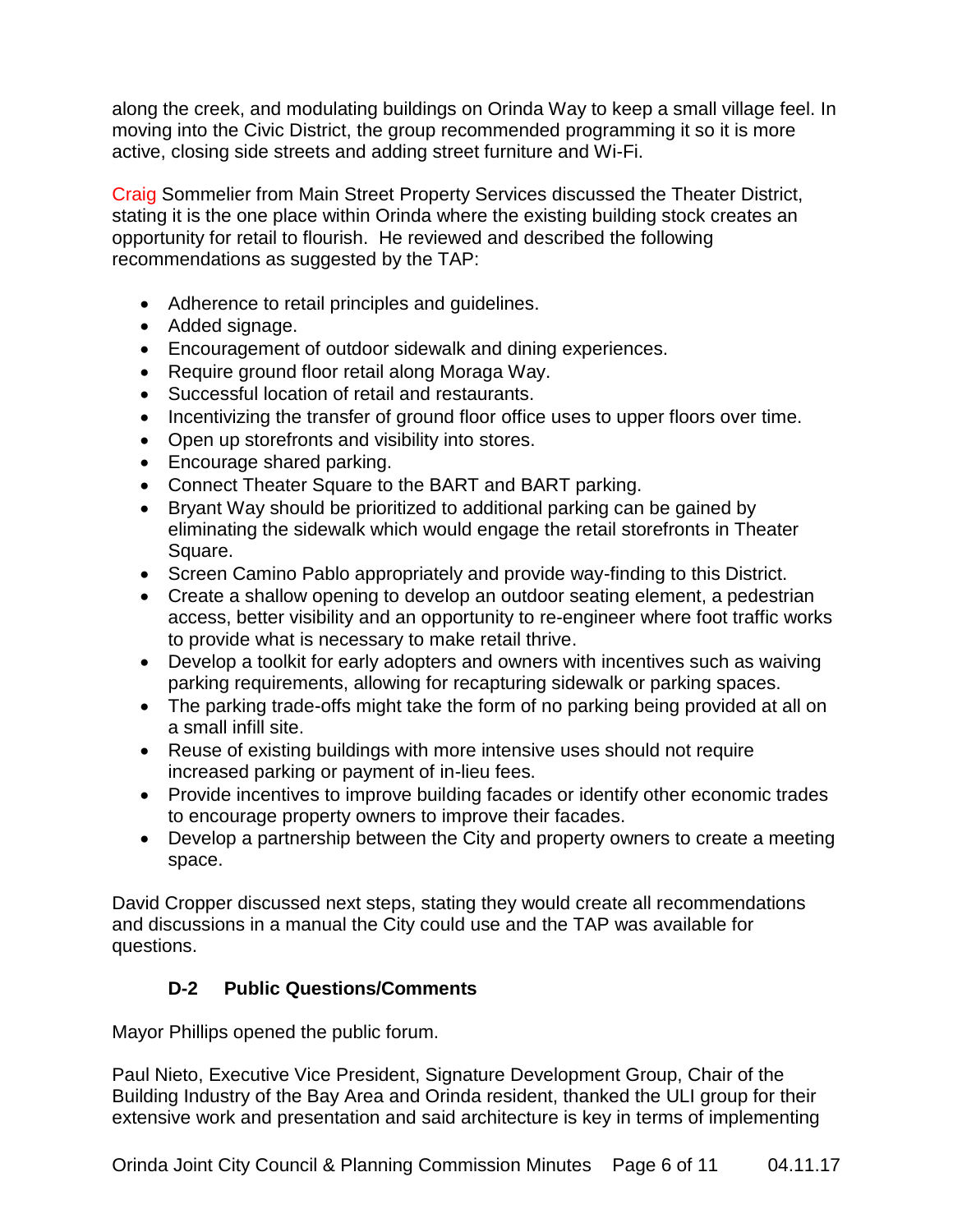some of the ideas. He cautioned development of the creek area, given the myriad of regulatory agencies intervening which most likely will cause years of delay, lots of money and lawsuits. He also thought the plan was a bit under-ambitious in that the town is cut in half by the freeway and BART and suggested connecting it with the BART station. There are 20 acres of land that separates it and he asked to think long-term to connect Orinda for above ground access.

Richard Colman said what he heard tonight sounds like a good pilot project for something bigger and better. He spoke about his own business's move to Concord and important is that employees are provided with a place to park. He suggested looking at California's high taxes and the difficulty in staying in business, stating that over the last several years several measures, property taxes and sales tax increases have been proposed and asked that the City think about what the ULI is proposing and to also consider saying "no".

Michael Kaplan said he was a member of ULI when he worked for the redevelopment agencies of Oakland and San Francisco and said he thinks housing in the Village area is essential and would make the area vibrant. As a member of Orinda Vision, he learned a lot about Lafayette's mix of housing and said the City varied development to make it work. In considering the needs of older and younger residents, he suggested the City consider taller height limits near the Village, specific marketing work, increased densities and said property owners also need to know the value of their properties in joint venture or if they develop their own properties.

Martha de Laveaga Stewart said her grandfather and great-grandfather bought 1200 acres in the 1880's and developed the town. She supported and encouraged the City to move forward with some changes and said while certain buildings are important, she asked to create an Orinda that works in 2017.

Andrew Van Wye, member of East Bay Forward and Orinda resident, said "housing delayed is housing denied" is the number one problem people at all income levels have, particularly the young. He asked the City to be more ambitious in meeting its RHNA obligations, thinks BART is an under-utilized asset and looks forward to work to make Orinda the best and most inclusive place it can be.

Tom Trowbridge said the City has the opportunity to shape its vision in the downtown and to plan for the realization of that vision and spoke of commercial districts that have served the community well for almost 3 generations, though less well in recent years. He thanked ULI TAP for their work and cited widespread support for a downtown renewal process to begin without further delay.

Owen Murphy thanked the City Council and staff for the ability to be a stakeholder participant and thought the process was professionally run. He looks forward to continued discussions and observations of National Main Street Center aired similarly at a City Council meeting in the future. He cited the following questions: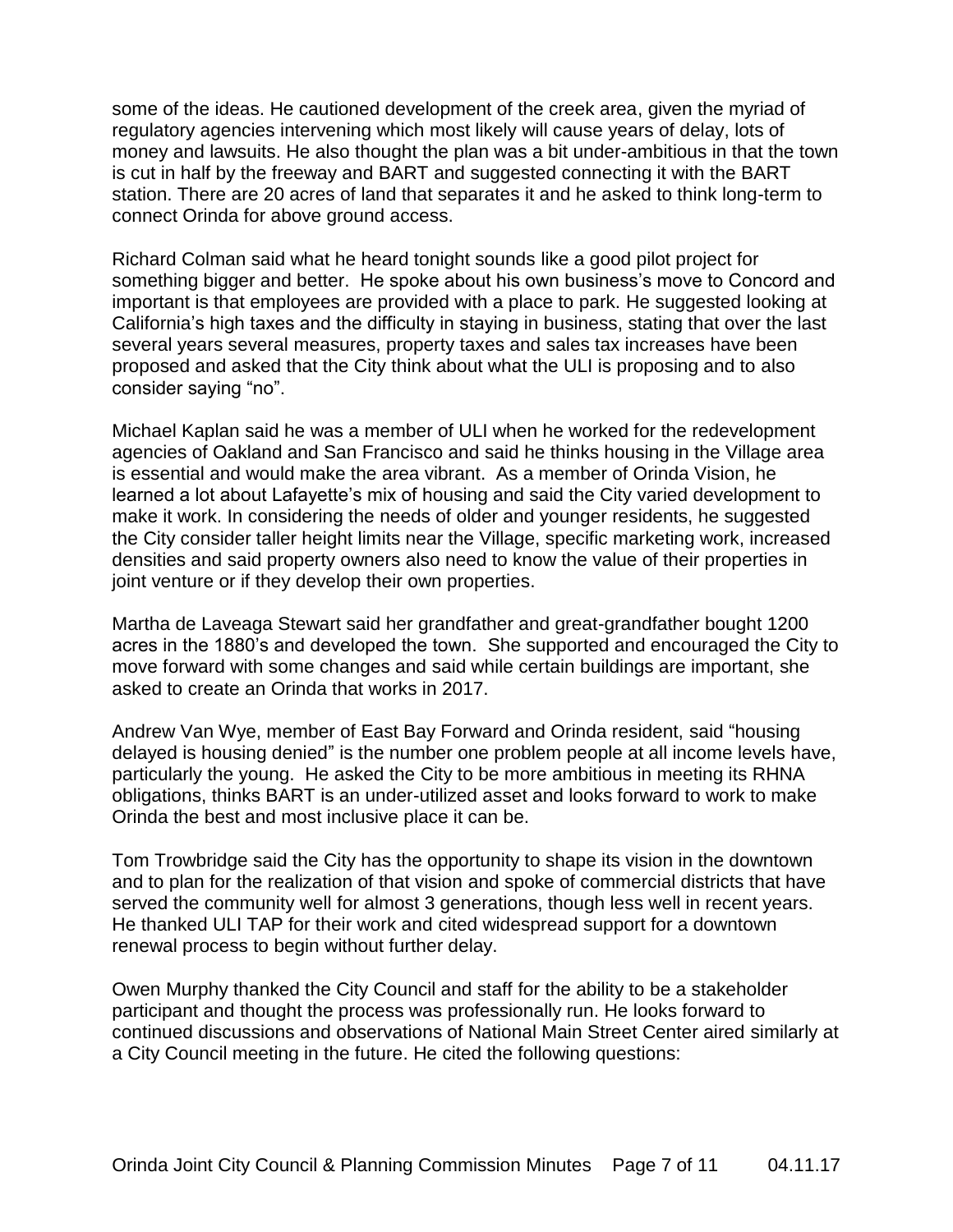- Is a majority of Orinda's registered voters willing to approve any substantive change to the General Plan such as land use rezoning, increasing building height and density or accommodating relaxed on-site parking requirements?
- Is it too much to ask that modifications to Orinda's tiny commercial district; the focus of these recent studies actually become commercial in nature and not residential. Commercial modifications don't directly impact schools?
- How will the City orchestrate an intelligent conversation regarding trade-offs of these possible changes. For example, what are benefits to Orinda's existing voters if off-street parking capacity for special events disappears in order to accommodate high density housing in the commercial district?

Paul Leti thanked everybody for their time and for including community members for an engaged process. He was excited to hear conclusions and looks forward being a part of the process.

Kathleen Jenkins thanked the Council for inviting Orinda Watch to participate as a stakeholder in the process and also ULI for not suggesting a specific downtown plan. She thinks this is the beginning of the process and there is opportunity to engage all citizens in the General Plan update process and hoped it would not divide the community.

Nick Waranoff commented that he thought it was a bad idea to remove street parking on the Village side, thinks the parking study was flawed because it did not consider the offstreet parking that is vital on the Village site, noted a proposal to vacant Bryant Street which is the casual car pool pickup site near BART and asked where this would be moved. He believes Theater Square was thriving and that it has adequate seating outside of the confines of restaurants. He voiced concerns about adding housing downtown, overcrowding at schools, parking concerns, higher rents and thought Orinda has a population and infrastructure crisis and not a housing crisis.

Steve Arnm voiced concern with noticing of the meeting, questioned who the City was redeveloping the downtown for and asked that the Council spend an equivalent amount of money to conduct a survey to determine what people who live here want.

Bruce Jett said he is a landscape architect and business owner in Orinda and has seen many communities wrestling with who Orinda is, what it wants to be, what is its identity, and how to deal with issues of growth. He applauded the City for bringing ULI here to identify opportunities and was encouraged by the amount of community support for such steps. He cited the senior housing project built by Eden as a great example of adding density and suggested discussing opportunities for BART parking lot and transitoriented development and office space.

Arthur Roth said Orinda has unique DNA and spoke of traffic concerns and proposed high density development. He thought good suggestions came out of today such as the new entrance through Theater Square from BART but asked the City to seriously consider pro-growth proposals. He also questioned who the development was for and cited potential increases in crime.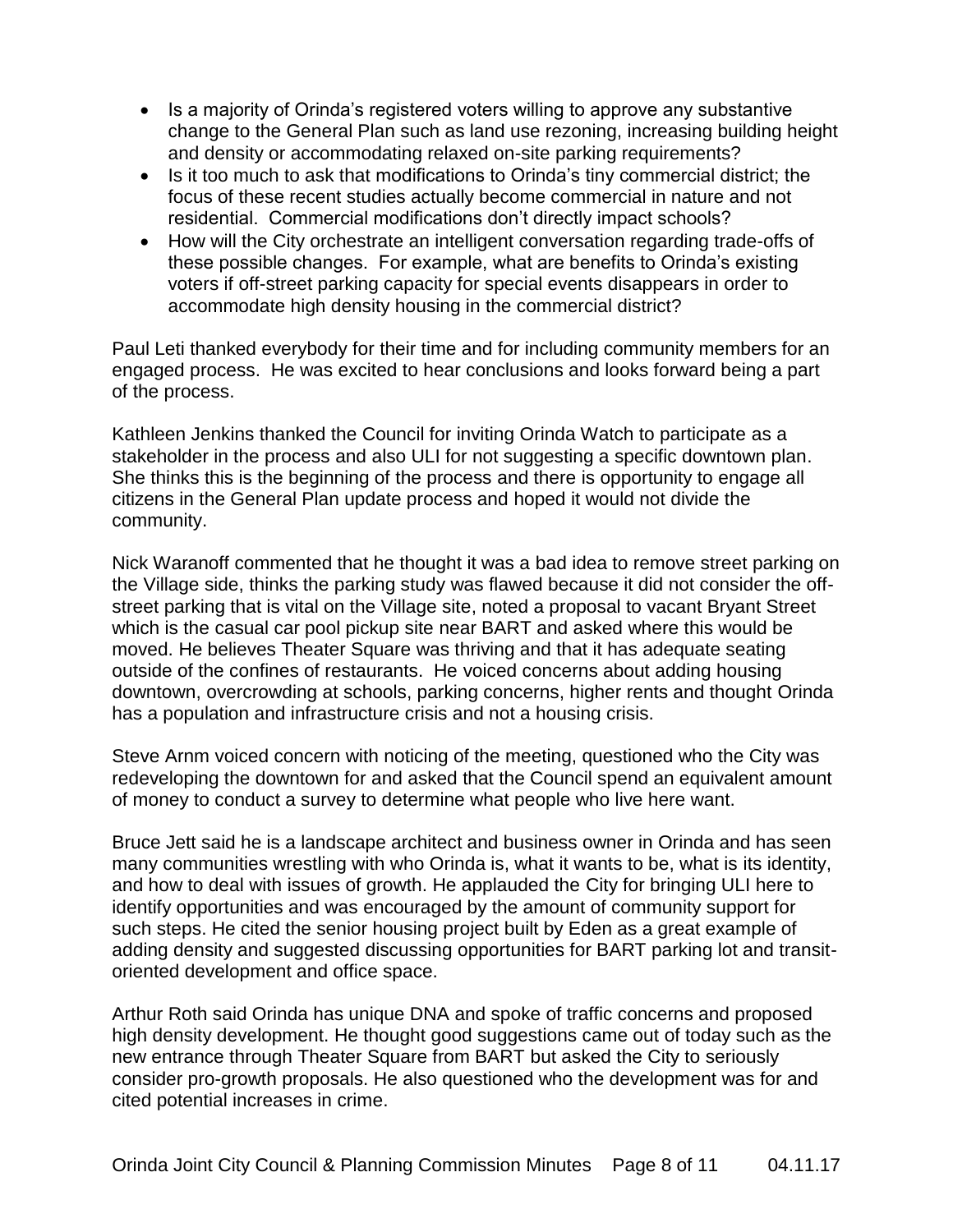Tom Norris said not heard in the discussion was transportation other than the automobile. He is a bicyclist and is seeing many EV 4 and 3 wheel vehicles as well as ADA transportation needs which he suggested be included in the planning process.

Hillary Murphy thanked ULI and staff for their work, cited low-hanging fruit, asked that City think about short and long term solutions, not to wait 10 years for a large planning cycle to implement parklets, popup retail and food trucks, and to enforce parking which would alleviate current issues.

Roy Hodgkinson, President, Orinda Chamber of Commerce, voiced the Chamber's full support, thanked the City for chartering the study, thinks the process will include citizen engagement and in the end should be a compromise and successful vision for the future and one also validated by the community and achieved in a fair and transparent way.

## **D-3 Council & Commission Comments**

Mayor Phillips invited comments from Councilmembers and Commissioners, as follows:

- Councilmember Orr questioned whether TAP had time to go through the Main Street Center proposal and whether there might be items in that report that affect the ULI report. David Cropper said TAP did confirm the idea of community retail and how important it was to keep it in town.
- Councilmember Orr asked for comment on the differentiation between the cost of supporting new retail and existing space versus new retail and new space. Mr. Cropper explained the issue of cost and first round tenant improvements versus less cost with reuse of an existing building and tenant improvements. Mr. Sommelier stated that added to this is that initially the marketplace is not generating sales which go to support rents.
- Councilmember Miller recognized Paul Nieto's comments about activating the creek as sometimes a cumbersome process with permitting agencies, and she asked if a successful model had been implemented by other cities. Mr. Cropper commented on high costs to restore the creek and spoke of the City of Fremont's process of generating their own funding through subsidizing land uses as well as participating in regional funding opportunities. David Shiver clarified that the TAP was really looking at the existing uncovered creek as the core and what they could do with that.
- Councilmember Miller asked for comments about development on the BART parking lot. Mr. Cropper stated they acknowledge that the City will need to work with agencies for shared parking, recognize this is a discreet topic and encouraged the City to work on this but not to hold up other things. Planning Director Buckley also noted that BART parking was outside of the study area, and Ms. von Borck shared experiences of Fremont's transit-oriented development policy, access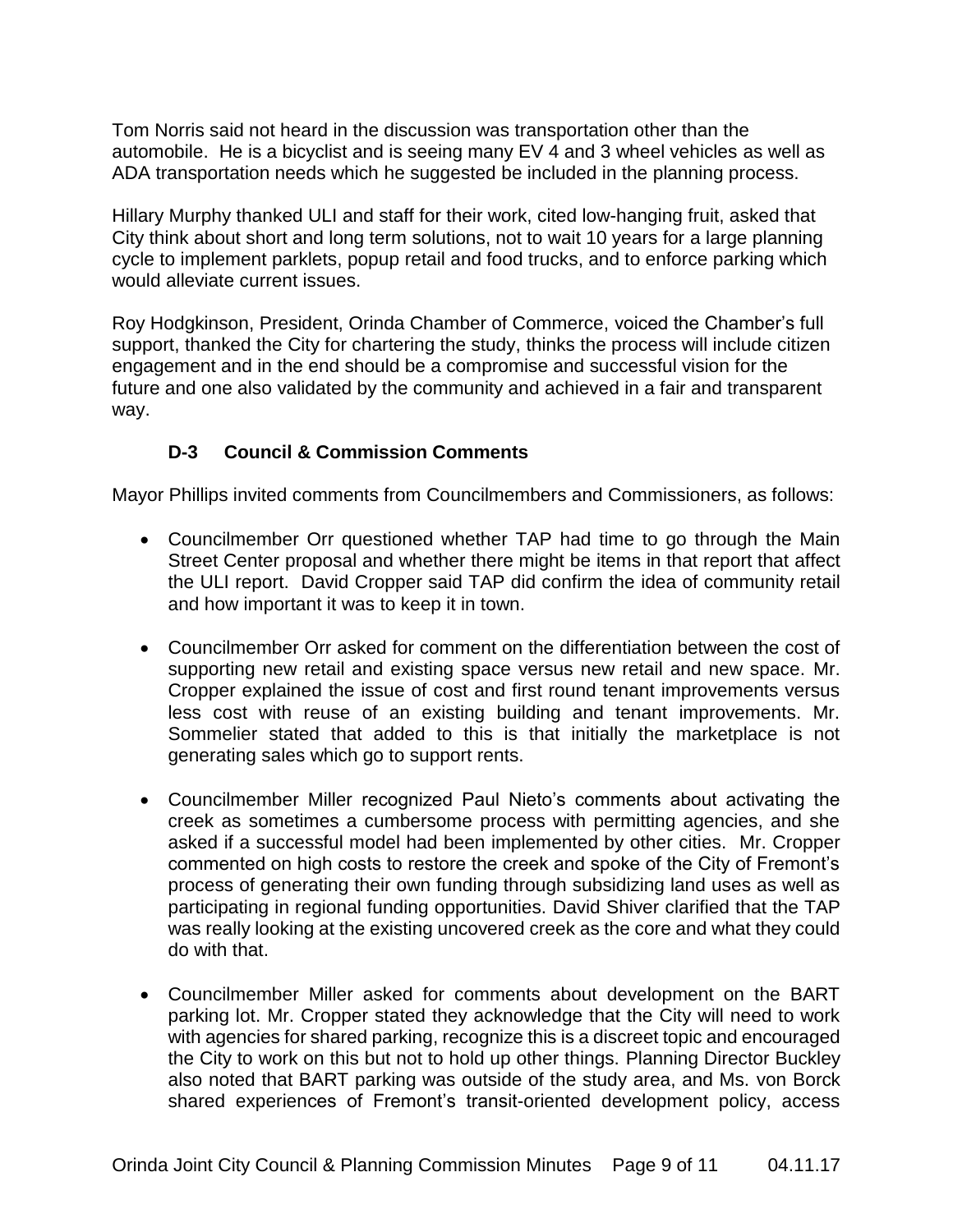policy, and suggested the City create dialogue with BART about parking structures or opportunities for more people to use the station.

- Planning Commissioner McGrath suggested a cost impact matrix be developed for the next report so the City can discern some of the low hanging fruit versus large scale capital investments. He also asked to think about promotion of other modes of transit to BART, such as shuttles, Uber, Lyft, carpools, etc. He added that the report seems to be predicated on stimulating private investment to some extent and that Orinda's asset is the desirability of living here. He likes the concept of a density bonus almost akin to what the state does for affordability, supported leveraging the asset that Orinda has to get what it wants, and to scale density that supports this in a mixed use environment that brings vitality.
- Councilmember Gee cited the many things in transition now, and time and planning efforts. She asked if the TAP had insights in regard to that transition. Mr. Gee recognized time was needed, that several foundation elements need to be put into place and also that investment skipped over Orinda. He recommended messaging should be focus on identity of Orinda's vision, what the City and community wants Orinda to be and for whom, what can be achieved incrementally, and sustaining the vision. Next steps would be to reinforce this through rezoning, guidelines and policies that will take more time, and he briefly described Redwood City's visioning process.
- Mr. Cropper commented that a community survey would be a powerful initial step to determine what residents want for new downtown development and the need for the community to discuss density and diverse housing.
- Councilmember Gee questioned the image of Orinda when coming off of the freeway. Mr. Shiver agreed that Orinda's gateway needs enhancement and he spoke about creative screening, lighting, tree trimming, landscaping and other methods as well as review of the backs of businesses in this regard.
- Vice Mayor Worth agreed the City needs continual engagement with its community, asked that the final report prioritize opportunities, to look at where properties might turn over and opportunities, maximizing community benefits to new development, and look to transportation and walkability of the downtown, open up Theater Square and BART, and seek regional and county-wide transportation funds to link BART to the Theater District.
- Mayor Phillips agreed with comments about ideas for the downtown, and suggested learning more about requiring retail on the ground level and focusing on certain types of retail, determining any impacts and costs from the City providing incentives, and suggested discussing with planning staff any seismic impacts, as she did not believe the City had structures which were in great danger of earthquake damage. She also supported the idea for a cost input matrix to make sure trade-offs are incorporated.